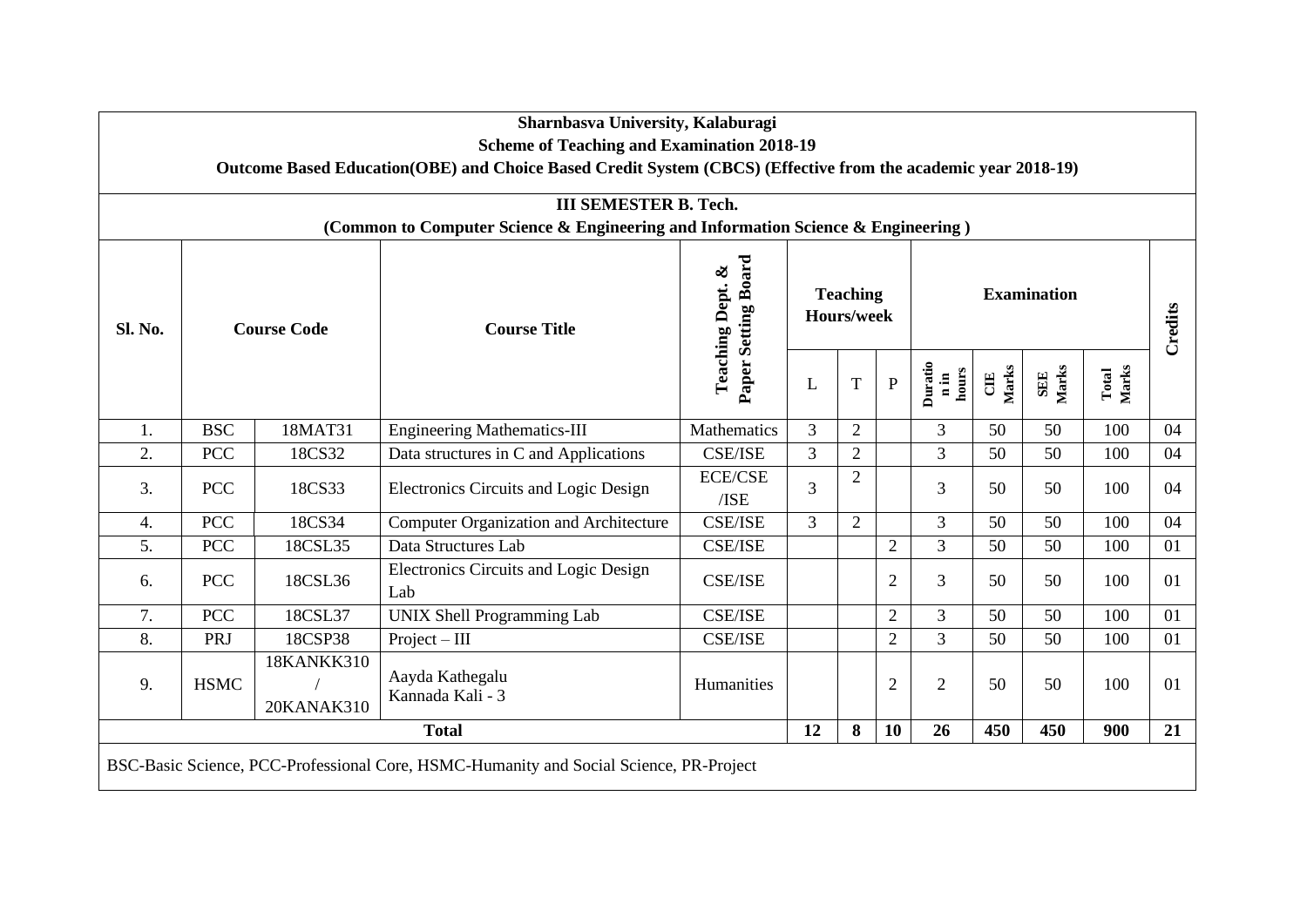|                                                                                  |             |                                 | Sharnbasva University, Kalaburagi                                                           |                                         |    |                 |                |                             |             |                     |                |                |
|----------------------------------------------------------------------------------|-------------|---------------------------------|---------------------------------------------------------------------------------------------|-----------------------------------------|----|-----------------|----------------|-----------------------------|-------------|---------------------|----------------|----------------|
| <b>Scheme of Teaching and Examination 2018-19</b>                                |             |                                 |                                                                                             |                                         |    |                 |                |                             |             |                     |                |                |
| <b>Outcome Based Education (OBE) and Choice Based Credit System (CBCS)</b>       |             |                                 |                                                                                             |                                         |    |                 |                |                             |             |                     |                |                |
| (Effective from the academic year 2018-19)                                       |             |                                 |                                                                                             |                                         |    |                 |                |                             |             |                     |                |                |
| <b>IV SEMESTER B. Tech.</b>                                                      |             |                                 |                                                                                             |                                         |    |                 |                |                             |             |                     |                |                |
| (Common to Computer Science & Engineering and Information Science & Engineering) |             |                                 |                                                                                             |                                         |    |                 |                |                             |             |                     |                |                |
| Sl. No.                                                                          |             | <b>Course Code</b>              | <b>Course Title</b>                                                                         | Paper Setting Board<br>Teaching Dept. & |    | <b>Teaching</b> | Hours/week     | <b>Examination</b>          |             |                     |                | <b>Credits</b> |
|                                                                                  |             |                                 |                                                                                             |                                         | L  | T               | ${\bf P}$      | <b>Duration</b><br>in hours | Marks<br>UE | Marks<br><b>SEE</b> | Marks<br>Total |                |
| 1.                                                                               | <b>BSC</b>  | 18MAT41                         | <b>Engineering Mathematics-IV</b>                                                           | Mathematics                             | 3  | $\overline{2}$  |                | 3                           | 50          | 50                  | 100            | 04             |
| 2.                                                                               | <b>PCC</b>  | 18CS42                          | Design and Analysis of Algorithms                                                           | <b>CSE/ISE</b>                          | 3  | $\sqrt{2}$      |                | 3                           | 50          | 50                  | 100            | 04             |
| 3.                                                                               | <b>PCC</b>  | 18CS43                          | Microprocessor                                                                              | <b>CSE/ISE</b>                          | 3  | $\overline{2}$  |                | 3                           | 50          | 50                  | 100            | 04             |
| 4.                                                                               | <b>PCC</b>  | 18CS44                          | Java Programming                                                                            | <b>CSE/ISE</b>                          | 3  | $\overline{2}$  |                | 3                           | 50          | 50                  | 100            | 04             |
| 5.                                                                               | <b>PCC</b>  | 18CSL45                         | Microprocessor Lab                                                                          | <b>CSE/ISE</b>                          |    |                 | $\overline{2}$ | 3                           | 50          | 50                  | 100            | 01             |
| 6.                                                                               | <b>PCC</b>  | 18CSL46                         | Java Programming lab                                                                        | <b>CSE/ISE</b>                          |    |                 | $\overline{2}$ | $\overline{3}$              | 50          | 50                  | 100            | 01             |
| 7.                                                                               | <b>PCC</b>  | 18CSL47                         | Algorithm analysis and design Lab                                                           | <b>CSE/ISE</b>                          |    |                 | $\overline{2}$ | 3                           | 50          | 50                  | 100            | 01             |
| 8.                                                                               | PRJ         | 18CSP48                         | Project-IV                                                                                  | <b>CSE/ISE</b>                          |    |                 | $\overline{2}$ | 3                           | 50          | 50                  | 100            | 01             |
| 9.                                                                               | <b>HSMC</b> | <b>18KANKK410</b><br>20KANAK410 | Mahadasohi<br>Kannada Kali - 4                                                              | Humanities                              |    |                 | $\overline{2}$ | $\overline{2}$              | 50          | 50                  | 100            | 01             |
|                                                                                  |             |                                 | <b>Total</b>                                                                                |                                         | 12 | 8               | 10             | 26                          | 450         | 450                 | 900            | 21             |
|                                                                                  |             |                                 | BSC-Basic Science, PCC-Professional Core, HSMC-Humanity and Social Science, MP-Mini project |                                         |    |                 |                |                             |             |                     |                |                |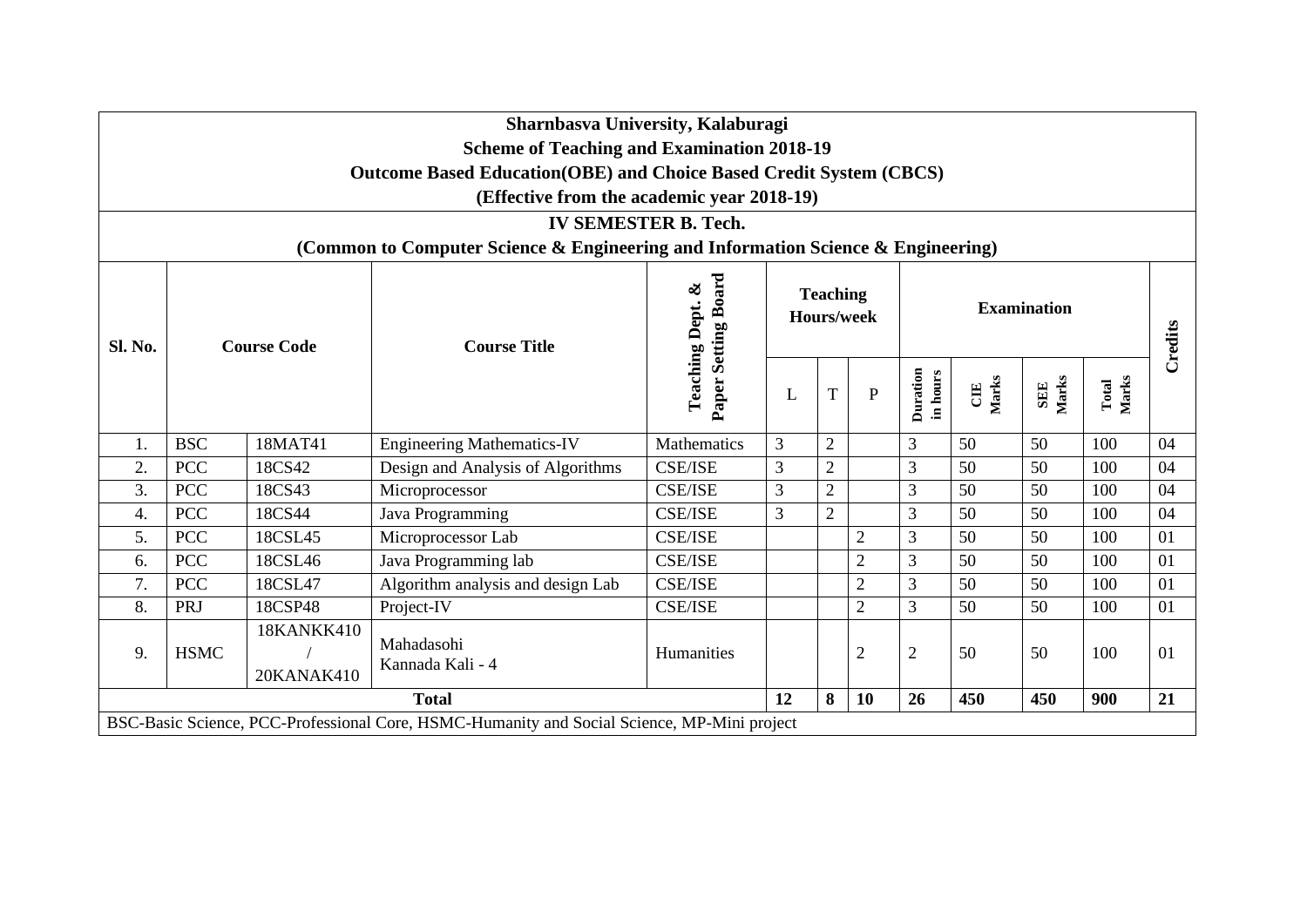|                                                                                  | Sharnbasva University, Kalaburagi<br><b>Scheme of Teaching and Examination 2018-19</b><br>Outcome Based Education (OBE) and Choice Based Credit System (CBCS) (Effective from the academic year 2018-19) |         |                                                                                                                   |                          |                |                                   |                |                      |             |                     |                |         |
|----------------------------------------------------------------------------------|----------------------------------------------------------------------------------------------------------------------------------------------------------------------------------------------------------|---------|-------------------------------------------------------------------------------------------------------------------|--------------------------|----------------|-----------------------------------|----------------|----------------------|-------------|---------------------|----------------|---------|
| <b>V SEMESTER B. Tech.</b>                                                       |                                                                                                                                                                                                          |         |                                                                                                                   |                          |                |                                   |                |                      |             |                     |                |         |
| (Common to Computer Science & Engineering and Information Science & Engineering) |                                                                                                                                                                                                          |         |                                                                                                                   |                          |                |                                   |                |                      |             |                     |                |         |
| Sl. No                                                                           | <b>Course Code</b>                                                                                                                                                                                       |         | <b>Course Title</b>                                                                                               | Paper Setting Board<br>ళ |                | <b>Teaching</b><br>Hours/<br>week |                | <b>Examination</b>   |             |                     |                |         |
|                                                                                  |                                                                                                                                                                                                          |         |                                                                                                                   | <b>Teaching Dept.</b>    | L              | T                                 | ${\bf P}$      | Duration<br>in hours | Marks<br>UE | Marks<br><b>SEE</b> | Marks<br>Total | Credits |
| 1.                                                                               | <b>PCC</b>                                                                                                                                                                                               | 18CS51  | Database Management System                                                                                        | <b>CSE/ISE</b>           | 3              | $\overline{2}$                    |                | 3                    | 50          | 50                  | 100            | 04      |
| 2.                                                                               | <b>PCC</b>                                                                                                                                                                                               | 18CS52  | <b>Computer Networks</b>                                                                                          | <b>CSE/ISE</b>           | $\overline{3}$ | $\overline{2}$                    |                | 3                    | 50          | 50                  | 100            | 04      |
| 3.                                                                               | <b>PEC</b>                                                                                                                                                                                               | 18CS53X | Professional Elective $-I$                                                                                        | <b>CSE/ISE</b>           | 3              |                                   |                | 3                    | 50          | 50                  | 100            | 03      |
| 4.                                                                               | <b>OEC</b>                                                                                                                                                                                               | 18CS54X | Open Elective $-I$                                                                                                | <b>CSE/ISE</b>           | $\overline{3}$ |                                   |                | 3                    | 50          | 50                  | 100            | 03      |
| 5.                                                                               | <b>PCC</b>                                                                                                                                                                                               | 18CS55  | Web Programming Lab                                                                                               | <b>CSE/ISE</b>           |                |                                   | $\overline{2}$ | 3                    | 50          | 50                  | 100            | 01      |
| 6.                                                                               | <b>PCC</b>                                                                                                                                                                                               | 18CSL56 | Database management system lab                                                                                    | <b>CSE/ISE</b>           |                |                                   | $\overline{2}$ | 3                    | 50          | 50                  | 100            | 01      |
| 7.                                                                               | <b>PEC</b>                                                                                                                                                                                               | 18CSL57 | <b>Computer Networks lab</b>                                                                                      | <b>CSE/ISE</b>           |                |                                   | $\overline{2}$ | 3                    | 50          | 50                  | 100            | 01      |
| 8.                                                                               | PRJ                                                                                                                                                                                                      | 18CSP58 | Project-V                                                                                                         | <b>CSE/ISE</b>           |                |                                   | $\overline{2}$ | 3                    | 50          | 50                  | 100            | 01      |
| 9.                                                                               | <b>HSMC</b>                                                                                                                                                                                              | 18HSM59 | Soft Skills                                                                                                       | Humanities               |                |                                   | 4              | $\overline{2}$       | 50          | 50                  | 100            | 01      |
|                                                                                  | <b>Total</b>                                                                                                                                                                                             |         |                                                                                                                   |                          |                |                                   | 12             | 26                   | 450         | 450                 | 900            | 19      |
|                                                                                  |                                                                                                                                                                                                          |         | PCC-Professional Core, PEC-Professional Elective, OEC-Open Elective, HSMC-Humanity and Social Science, PR-Project |                          |                |                                   |                |                      |             |                     |                |         |

|                |           | <b>Professional Elective – I</b>  | <b>Open Elective – I</b> |           |                                                   |  |  |  |  |  |
|----------------|-----------|-----------------------------------|--------------------------|-----------|---------------------------------------------------|--|--|--|--|--|
| <b>Sl. No.</b> | Sub. Code | <b>Sub. Name</b>                  | <b>Sl. No.</b>           | Sub. Code | <b>Sub. Name</b>                                  |  |  |  |  |  |
|                | 18CS531   | Automata Theory and Computability |                          | 18CS541   | Discrete Mathematical Structures and Graph Theory |  |  |  |  |  |
| ٠.             | 18CS532   | Cloud Computing                   |                          | 18CS542   | Microcontroller and Embedded Systems              |  |  |  |  |  |
|                | 18CS533   | <b>UNIX System Programming</b>    |                          | 18CS543   | <b>Mobile Application Development</b>             |  |  |  |  |  |
|                | 18CS534   | Social Network Analysis           | 4.                       | 18CS544   | Green Technology                                  |  |  |  |  |  |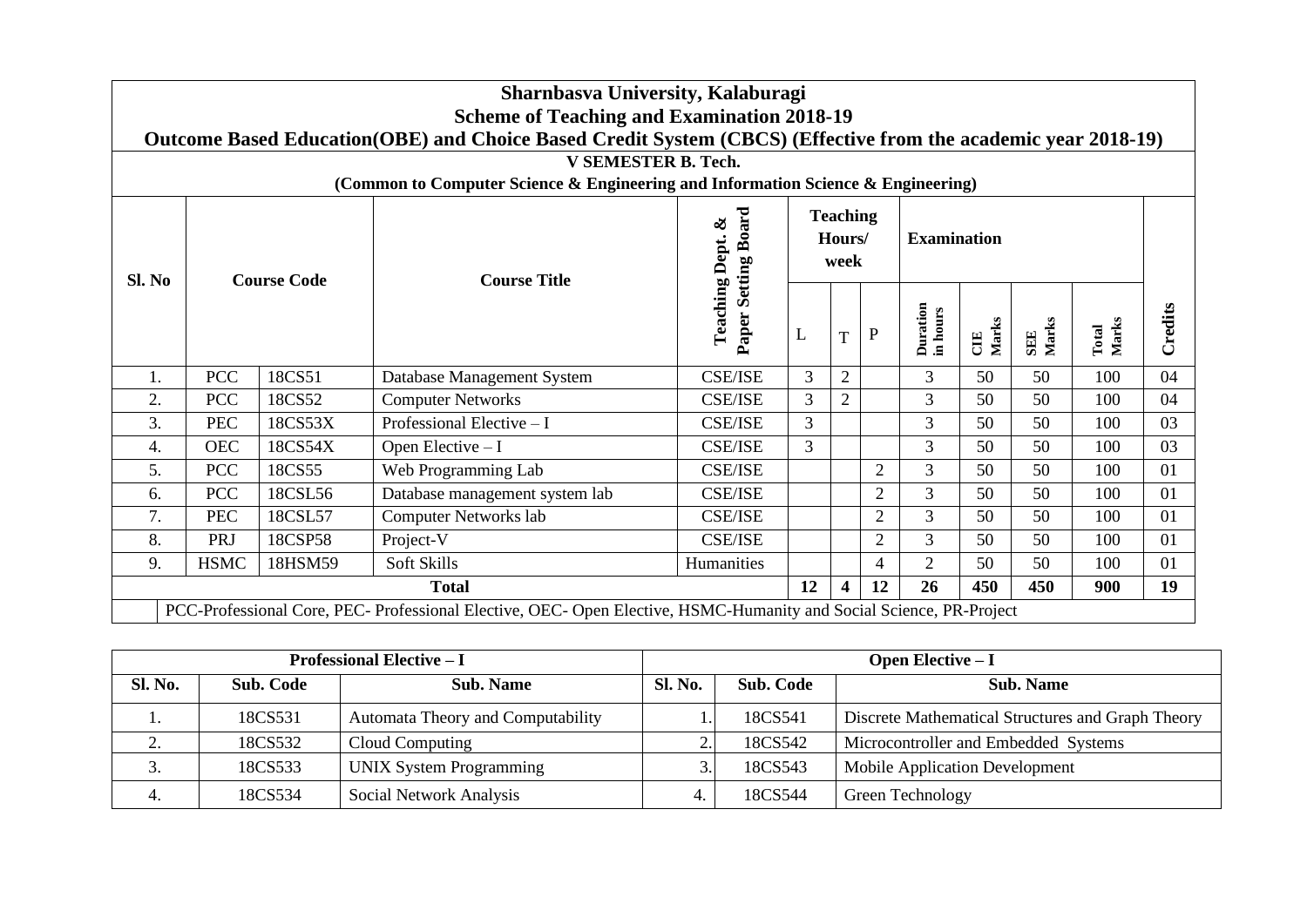|              |                                                                                                                         |          | Sharnbasva University, Kalaburagi                   |                                                  |              |                                      |                |                |                |         |     |    |  |  |
|--------------|-------------------------------------------------------------------------------------------------------------------------|----------|-----------------------------------------------------|--------------------------------------------------|--------------|--------------------------------------|----------------|----------------|----------------|---------|-----|----|--|--|
|              | <b>Scheme of Teaching and Examination 2018-19</b>                                                                       |          |                                                     |                                                  |              |                                      |                |                |                |         |     |    |  |  |
|              | Outcome Based Education (OBE) and Choice Based Credit System (CBCS) (Effective from the academic year 2018-19)          |          |                                                     |                                                  |              |                                      |                |                |                |         |     |    |  |  |
|              | VI SEMESTER B. Tech. (Computer Science & Engineering)                                                                   |          |                                                     |                                                  |              |                                      |                |                |                |         |     |    |  |  |
| Sl.No        | <b>Course Code</b>                                                                                                      |          | <b>Course Title</b>                                 | Teaching<br>Dept. &<br>Setting<br>Board<br>Paper |              | <b>Teaching</b><br><b>Hours/week</b> |                |                |                | Credits |     |    |  |  |
|              |                                                                                                                         |          | L                                                   | T                                                | $\mathbf{P}$ | Duration<br>in hours                 | CIE<br>Marks   | SEE<br>Marks   | Total<br>Marks |         |     |    |  |  |
| 1.           | <b>PCC</b>                                                                                                              | 18CS61   | System Software and Complier Design                 | <b>CSE/ISE</b>                                   | 3            | 2                                    |                | $\overline{3}$ | 50             | 50      | 100 | 04 |  |  |
| 2.           | <b>PEC</b>                                                                                                              | 18CS62X  | Professional Elective-II                            | <b>CSE/ISE</b>                                   | 3            |                                      |                | 3              | 50             | 50      | 100 | 03 |  |  |
| 3.           | <b>PEC</b>                                                                                                              | 18CS63X  | Professional Elective-III                           | <b>CSE/ISE</b>                                   | 3            |                                      |                | 3              | 50             | 50      | 100 | 03 |  |  |
| 4.           | <b>OEC</b>                                                                                                              | 18XX64X  | Open Elective -II                                   | <b>CSE/ISE</b>                                   | 3            |                                      |                | 3              | 50             | 50      | 100 | 03 |  |  |
| 5.           | <b>PCC</b>                                                                                                              | 18CSL65  | System software and Compiler Design Lab             | <b>CSE/ISE</b>                                   |              |                                      | $\overline{2}$ | 3              | 50             | 50      | 100 | 01 |  |  |
| 6.           | <b>PEC</b>                                                                                                              | 18CSL66  | Operating System and UNIX system<br>Programming Lab | <b>CSE/ISE</b>                                   |              |                                      | $\overline{2}$ | 3              | 50             | 50      | 100 | 01 |  |  |
| 7.           | <b>PEC</b>                                                                                                              | 18CSL67  | Python Lab                                          | <b>CSE/ISE</b>                                   |              |                                      | $\overline{2}$ | 3              | 50             | 50      | 100 | 01 |  |  |
| 8.           | PRJ                                                                                                                     | 18CSP68  | Project-6                                           | <b>CSE/ISE</b>                                   |              |                                      | $\overline{2}$ | 3              | 50             | 50      | 100 | 01 |  |  |
| 9.           | <b>PCC</b>                                                                                                              | 18CSE6** | <b>AWS Cloud Foundation</b>                         | <b>CSE/ISE</b>                                   |              |                                      | $\overline{2}$ | $\overline{2}$ | 50             | 50      | 100 | 01 |  |  |
| <b>Total</b> |                                                                                                                         |          |                                                     |                                                  |              | $\overline{2}$                       | <b>10</b>      | 26             | 450            | 450     | 900 | 18 |  |  |
|              | 12<br>PCC-Professional Core, PEC-Professional Elective, OEC-Open Elective, HSMC-Humanity and Social Science, PR-Project |          |                                                     |                                                  |              |                                      |                |                |                |         |     |    |  |  |

ा

| <b>Professional Elective – II</b> |           |                                            |                  | <b>Professional Elective - III</b>            | <b>Open Elective – <math>\Pi</math></b> |                            |  |  |  |
|-----------------------------------|-----------|--------------------------------------------|------------------|-----------------------------------------------|-----------------------------------------|----------------------------|--|--|--|
| Sl. No.                           | Sub. Code | <b>Sub. Name</b>                           | <b>Sub. Code</b> | Sub. Code<br><b>Sub. Name</b>                 |                                         | <b>Sub. Name</b>           |  |  |  |
|                                   | 18CS621   | <b>Operating System</b>                    | 18CS631          | Rapid programming application using<br>Python | 18CS641                                 | Software Engineering       |  |  |  |
|                                   | 18CS622   | <b>Software Testing</b>                    | 18CS632          | Sensors and Application                       | 18CS642                                 | Multi Core Architecture    |  |  |  |
|                                   | 18CS623   | Cryptography and Network Security          | 18CS633          | <b>Computer Vision</b>                        | 18CS643                                 | <b>Network Programming</b> |  |  |  |
| -4.                               | 18CS624   | <b>Computer Graphics and Visualization</b> | 18CS634          | Probability, Statistics and Queuing<br>Theory | 18CS644                                 | Mobile Computing           |  |  |  |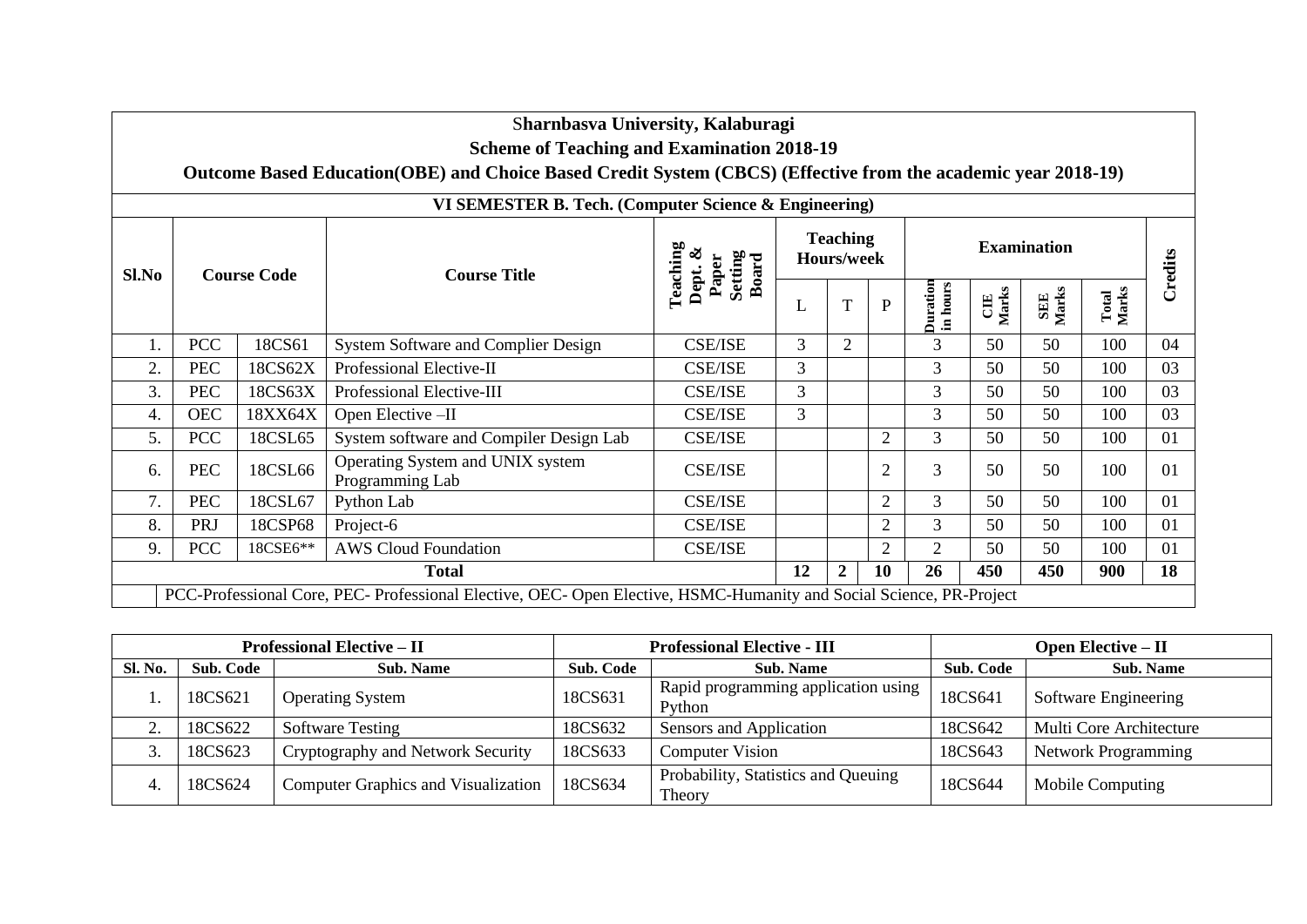|                                                        |                                                   |         | Sharnbasva University, Kalaburagi                                                                       |                            |                                |                |                |                      |              |                     |                |         |
|--------------------------------------------------------|---------------------------------------------------|---------|---------------------------------------------------------------------------------------------------------|----------------------------|--------------------------------|----------------|----------------|----------------------|--------------|---------------------|----------------|---------|
|                                                        | <b>Scheme of Teaching and Examination 2018-19</b> |         |                                                                                                         |                            |                                |                |                |                      |              |                     |                |         |
|                                                        |                                                   |         | <b>Outcome Based Education (OBE) and Choice Based Credit System (CBCS)</b>                              |                            |                                |                |                |                      |              |                     |                |         |
| (Effective from the academic year 2018-19)             |                                                   |         |                                                                                                         |                            |                                |                |                |                      |              |                     |                |         |
| VII SEMESTER B. Tech. (Computer Science & Engineering) |                                                   |         |                                                                                                         |                            |                                |                |                |                      |              |                     |                |         |
| Sl. No.                                                | <b>Course Code</b>                                |         | <b>Course Title</b>                                                                                     | <b>Paper Setting Board</b> | <b>Teaching Hours/</b><br>Week |                |                | <b>Examination</b>   |              |                     |                |         |
|                                                        |                                                   |         |                                                                                                         | Teaching Dept. &           | L                              | T              | $\, {\bf P}$   | Duration<br>in hours | Marks<br>CIE | Marks<br><b>SEE</b> | Marks<br>Total | Credits |
| 1.                                                     | <b>PCC</b>                                        | 18CS71  | Artificial Intelligence & Machine Learning                                                              | <b>CSE/ISE</b>             | 3                              | $\overline{2}$ |                | $\overline{3}$       | 50           | 50                  | 100            | 04      |
| 2.                                                     | <b>PEC</b>                                        | 18CS72  | <b>Big Data Analytics</b>                                                                               | <b>CSE/ISE</b>             | 3                              | $\overline{2}$ |                | 3                    | 50           | 50                  | 100            | 04      |
| 3.                                                     | <b>PEC</b>                                        | 18CS73X | Professional elective -IV                                                                               | <b>CSE/ISE</b>             | 3                              |                |                | 3                    | 50           | 50                  | 100            | 03      |
| 4.                                                     | <b>OEC</b>                                        | 18XX74X | Open elective -III                                                                                      | <b>CSE/ISE</b>             | 3                              |                |                | 3                    | 50           | 50                  | 100            | 03      |
| 5.                                                     | <b>PCC</b>                                        | 18CSL75 | Artificial Intelligence & Machine Learning Lab                                                          | <b>CSE/ISE</b>             |                                |                | $\overline{2}$ | 3                    | 50           | 50                  | 100            | 01      |
| 6.                                                     | <b>PEC</b>                                        | 18CSL76 | <b>Big Data Analytics Lab</b>                                                                           | <b>CSE/ISE</b>             |                                |                | $\overline{2}$ | 3                    | 50           | 50                  | 100            | 01      |
| 7.                                                     | <b>PEC</b>                                        | 18CSL77 | <b>AWS Cloud Lab</b>                                                                                    | <b>CSE/ISE</b>             |                                |                | $\overline{2}$ | 3                    | 50           | 50                  | 100            | 01      |
| 8.                                                     | PRJ                                               | 18CSP78 | Project $-7$                                                                                            | <b>CSE/ISE</b>             |                                |                | $\overline{2}$ | $\overline{3}$       | 50           | 50                  | 100            | 01      |
| 9.                                                     | <b>HSMC</b>                                       | 18HSM79 | Industry Psychology and organizational<br>Behavior                                                      | Humanities                 |                                |                | $\overline{2}$ | $\overline{2}$       | 50           | 50                  | 100            | 01      |
| <b>Total</b>                                           |                                                   |         |                                                                                                         |                            |                                | 4              | 10             | 26                   | 450          | 450                 | 900            | 19      |
|                                                        |                                                   |         | Note:- Project 7-Real life problem solving project / Research Project/ Field Project                    |                            |                                |                |                |                      |              |                     |                |         |
|                                                        |                                                   |         | PCC-Professional Core, PEC- Professional Elective, OEC- Open Elective, HSMC-Humanity and Social Science |                            |                                |                |                |                      |              |                     |                |         |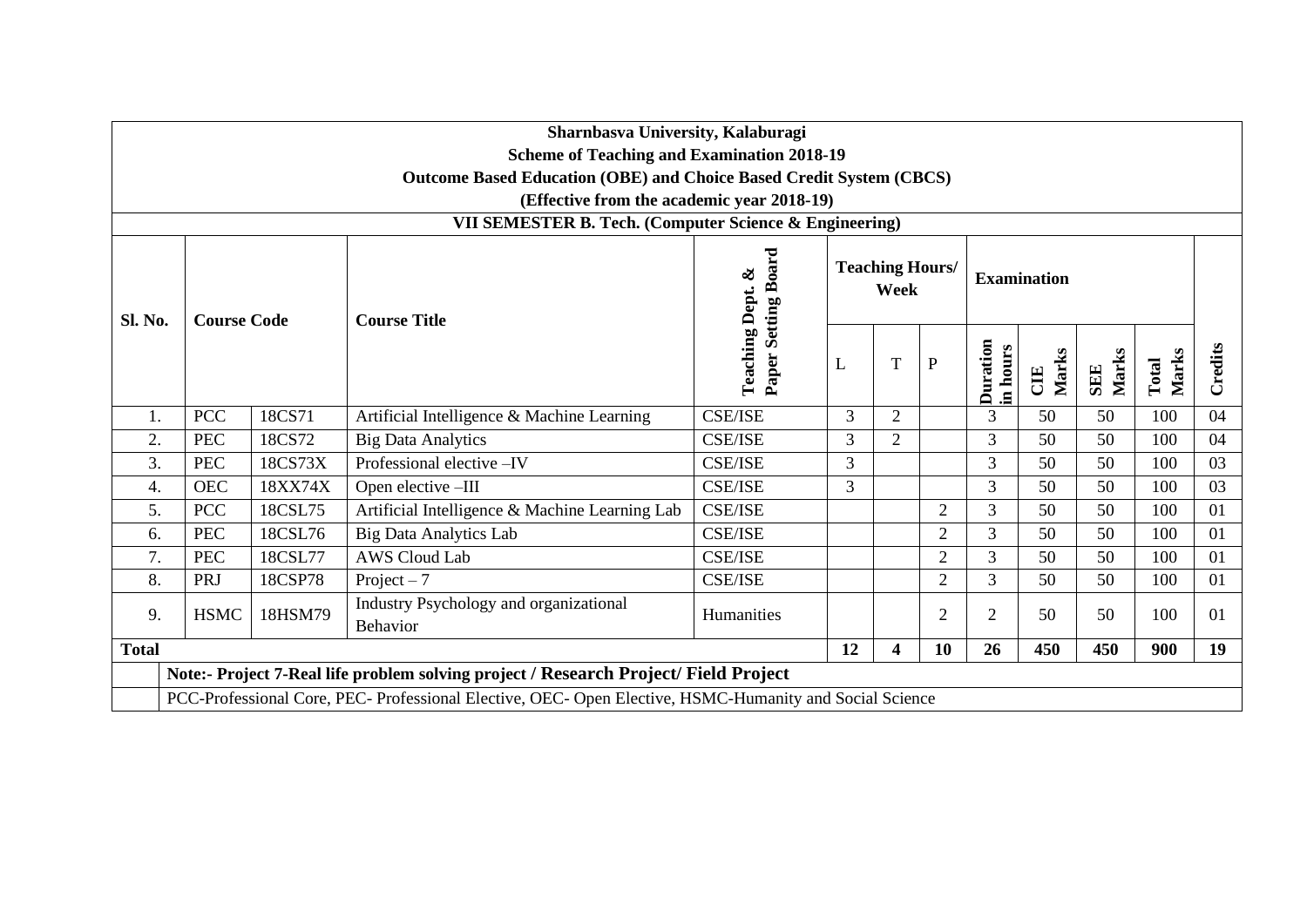|           | <b>Professional Elective - V</b>       |                  | <b>Open Elective – II</b>             |
|-----------|----------------------------------------|------------------|---------------------------------------|
| Sub. Code | <b>Sub. Name</b>                       | <b>Sub. Code</b> | <b>Sub. Name</b>                      |
| 18CS731   | Data Mining and Data Warehousing       | 18CS741          | Internet of Things                    |
| 18CS732   | AWS Cloud -                            | 18CS742          | <b>Blockchain Technology</b>          |
| 18CS733   | <b>System Modelling and Simulation</b> | 18CS743          | <b>Python Application Programming</b> |
| 18CS734   | <b>Storage Area Network</b>            | 18CS744          | Neural Networks and Deep Learning     |